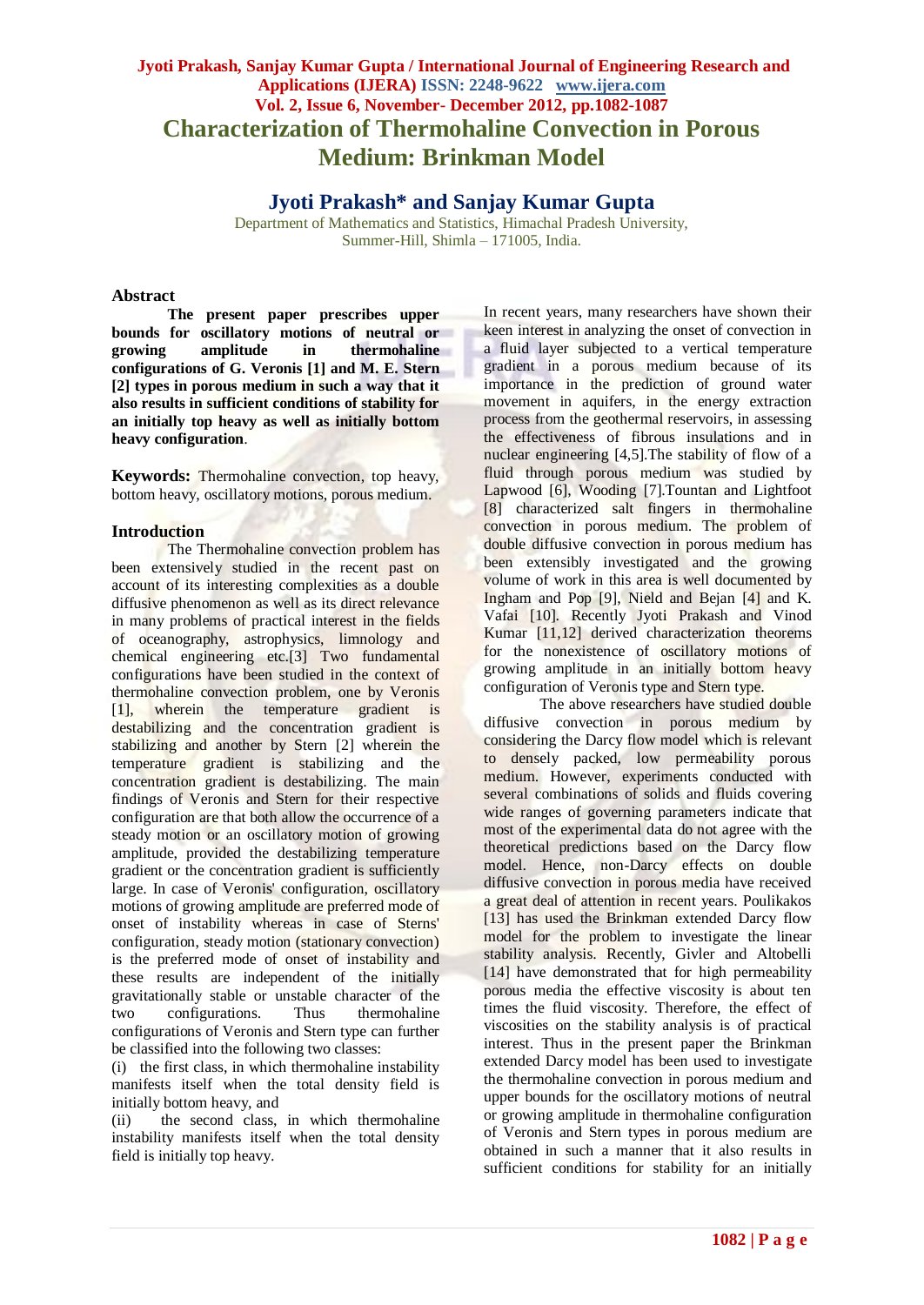bottom heavy or an initially top heavy configurations.

#### **Mathematical formulation and analysis:**

An infinite horizontal porous layer filled with a viscous fluid is statically confined between two horizontal boundaries  $z = 0$  and  $z = d$ maintained at constant temperatures  $T<sub>o</sub>$  and  $T<sub>1</sub>$  and solute concentrations  $S_0$  and  $S_1$  at the lower and upper boundaries respectively, where  $T_1 < T_0$ and  $S_1 < S_0$ . It is further assumed that the saturating fluid and the porous layer are incompressible and that the porous medium is a constant porosity medium. Let the origin be taken on the lower boundary  $z = 0$  with z-axis perpendicular to it.

The basic hydrodynamic equations that govern the problem are given by:

The continuity equation for an incompressible fluid is

(1)

$$
\frac{\partial \mathbf{u}}{\partial \mathbf{x}} + \frac{\partial \mathbf{v}}{\partial \mathbf{y}} + \frac{\partial \mathbf{w}}{\partial \mathbf{z}} = 0
$$

Equations of Motion is

$$
\frac{1}{\epsilon} \frac{\partial u}{\partial t} + \frac{1}{\epsilon^2} \left( u \frac{\partial u}{\partial x} + v \frac{\partial u}{\partial y} + w \frac{\partial u}{\partial z} \right) = - \frac{\partial}{\partial x} \left( \frac{p}{\rho_0} \right) - \frac{v}{k_1} u + \frac{\mu_e}{\rho_0} \nabla^2 u,
$$
\n
$$
\frac{1}{\epsilon} \frac{\partial v}{\partial t} + \frac{1}{\epsilon^2} \left( u \frac{\partial v}{\partial x} + v \frac{\partial v}{\partial y} + w \frac{\partial v}{\partial z} \right) = - \frac{\partial}{\partial y} \left( \frac{p}{\rho_0} \right) - \frac{v}{k_1} v + \frac{\mu_e}{\rho_0} \nabla^2 v,
$$
\n
$$
\frac{1}{\epsilon} \frac{\partial w}{\partial t} + \frac{1}{\epsilon^2} \left( u \frac{\partial w}{\partial x} + v \frac{\partial w}{\partial y} + w \frac{\partial w}{\partial z} \right) = - \frac{\partial}{\partial z} \left( \frac{p}{\rho_0} \right) - \frac{v}{k_1} w + \frac{\mu_e}{\rho_0} \nabla^2 w - \frac{\rho}{\rho_0} g,
$$
\n
$$
(4)
$$

Equation of Heat Conduction

$$
E\frac{\partial T}{\partial t} + u\frac{\partial T}{\partial x} + v\frac{\partial T}{\partial y} + w\frac{\partial T}{\partial z} = \kappa_T \nabla^2 T
$$

Equation of Mass Diffusion  $E' \frac{\partial S}{\partial t}$  $\frac{\partial S}{\partial t} + u \frac{\partial S}{\partial x}$  $\frac{\partial S}{\partial x} + v \frac{\partial S}{\partial y}$  $rac{\partial S}{\partial y} + W \frac{\partial S}{\partial z}$  $\frac{\partial S}{\partial z} = \kappa_S \nabla^2 S$ , (6)

(5)

Equation of State  $\rho = \rho_0 [1 + \alpha (T_0 - T) - \gamma (S_0 - S)],$  (7)

where u, v, w are the components of velocity in the x, y, z-directions respectively and  $\frac{p}{\rho_0}$  is the modified hydrodynamic pressure. Further, t, ρ, T, S, ε, k<sub>1</sub>, μ<sub>e</sub>, ν, κ<sub>T</sub> and κ<sub>S</sub> are, respectively, the time, the density, the temperature, the concentration, the porosity of the porous medium, the permeability of the porous medium, the effective viscosity, the kinematic viscosity, the thermal diffusivity and the mass diffusivity; and  $\alpha$  and  $\gamma$  are respectively the coefficients of volume expansion due to temperature and concentration variation. Here  $E = \epsilon +$  $(1-\epsilon)\frac{\rho_s C_s}{c}$  $\frac{\rho_s \text{c}_s}{\rho_0 \text{c}_f}$  is a constant and E' is also a constant analogous to E but corresponding to concentration rather than heat, where  $\rho_s$ ,  $C_s$  and  $\rho_0$ ,  $C_f$  stand for density and heat capacity of the solid (porous matrix) material and fluid respectively. The suffix '0' denotes the values of the various parameters at some suitably chosen reference temperature  $T<sub>o</sub>$  and concentration S<sub>o</sub>.

 The basic state is assumed to be quiescent state and is given by

$$
(u, v, w) \equiv (0, 0, 0)
$$
  
\n
$$
p \equiv p(z)
$$
  
\n
$$
T \equiv T(z)
$$
  
\n
$$
S \equiv S(z)
$$
  
\n
$$
p \equiv p(z)
$$

Thus the initial stationary state solutions are given by:

$$
(u, v, w) = (0, 0, 0)
$$
  
\n
$$
\frac{p}{\rho_0} = P = P_0 - gp_0 (z + \frac{\alpha \beta z^2}{2} - \frac{\gamma \delta z^2}{2})
$$
  
\n
$$
T = T_0 - \beta z
$$
  
\n
$$
S = S_0 - \delta z
$$
  
\n
$$
\rho = \rho_0 [1 + \alpha (T_0 - T) - \gamma (S_0 - S)]
$$
  
\n
$$
\rho = \rho_0 [1 + \alpha \beta z - \gamma \delta z]
$$
  
\n(9)

(8)

Here P<sub>o</sub> represents the pressure at the lower boundary  $z = 0$ ,  $\beta = \frac{T_0 - T_1}{T_0}$  $\frac{-T_1}{d}$  and  $\delta = \frac{S_0 - S_1}{d}$  $\frac{1}{d}$ , are the respective maintained temperature and concentration gradients.

The initial stationary state is now slightly perturbed so that the perturbed state is given by:

$$
(u, v, w)_{PS} = (0 + u', 0 + v', 0 + w')
$$
  
\n
$$
(p)_{PS} = P + P'
$$
  
\n
$$
(T)_{PS} = T_0 - \beta z + \theta' = T + \theta'
$$
  
\n
$$
(S)_{PS} = S_0 - \delta z + \phi' = S + \phi'
$$
  
\n
$$
(\rho)_{PS} = \rho_0 [1 + \alpha (T_0 - T - \theta') - \gamma (S_0 - S - \phi')]
$$
  
\n
$$
(10)
$$

where u', v', w', P',  $\theta'$ ,  $\phi'$  denote, respectively, the perturbations in three components of velocity, pressure, temperature and concentration and are assumed to be small around the basic state. Then the linearized perturbation equations are given by  $\frac{\partial u'}{\partial x} + \frac{\partial v'}{\partial y} + \frac{\partial w'}{\partial z} = 0,$ 

$$
\frac{\partial}{\partial x} + \frac{\partial}{\partial y} + \frac{\partial}{\partial z} = 0,
$$
\n(11)\n
$$
\frac{\partial P'}{\partial y} + \frac{\partial P'}{\partial z} = 0,
$$
\n(12)

$$
\frac{1}{\epsilon} \frac{\partial \mathbf{u}'}{\partial t} = -\frac{\partial \mathbf{P}'}{\partial \mathbf{x}} - \frac{\mathbf{v}}{\mathbf{k}_1} \mathbf{u}' + \frac{\mu_{\mathbf{e}}}{\rho_0} \nabla^2 \mathbf{u}' \,, \tag{12}
$$

$$
\frac{1}{\epsilon} \frac{\partial v'}{\partial t} = -\frac{\partial P'}{\partial y} - \frac{v}{k_1} v' + \frac{\mu_e}{\rho_0} \nabla^2 v', \qquad (13)
$$

$$
\frac{1}{\epsilon} \frac{\partial w'}{\partial t} = -\frac{\partial P'}{\partial z} - \frac{v}{k_1} w' + \frac{\mu_e}{\rho_0} \nabla^2 w' + g \alpha \theta' - g \gamma \phi',
$$
  

$$
E \frac{\partial \theta'}{\partial t} - \beta w' = \kappa_T \nabla^2 \theta',
$$
 (15)

$$
E' \frac{\partial \phi'}{\partial t} - \delta w' = \kappa_S \nabla^2 \phi', \qquad (16)
$$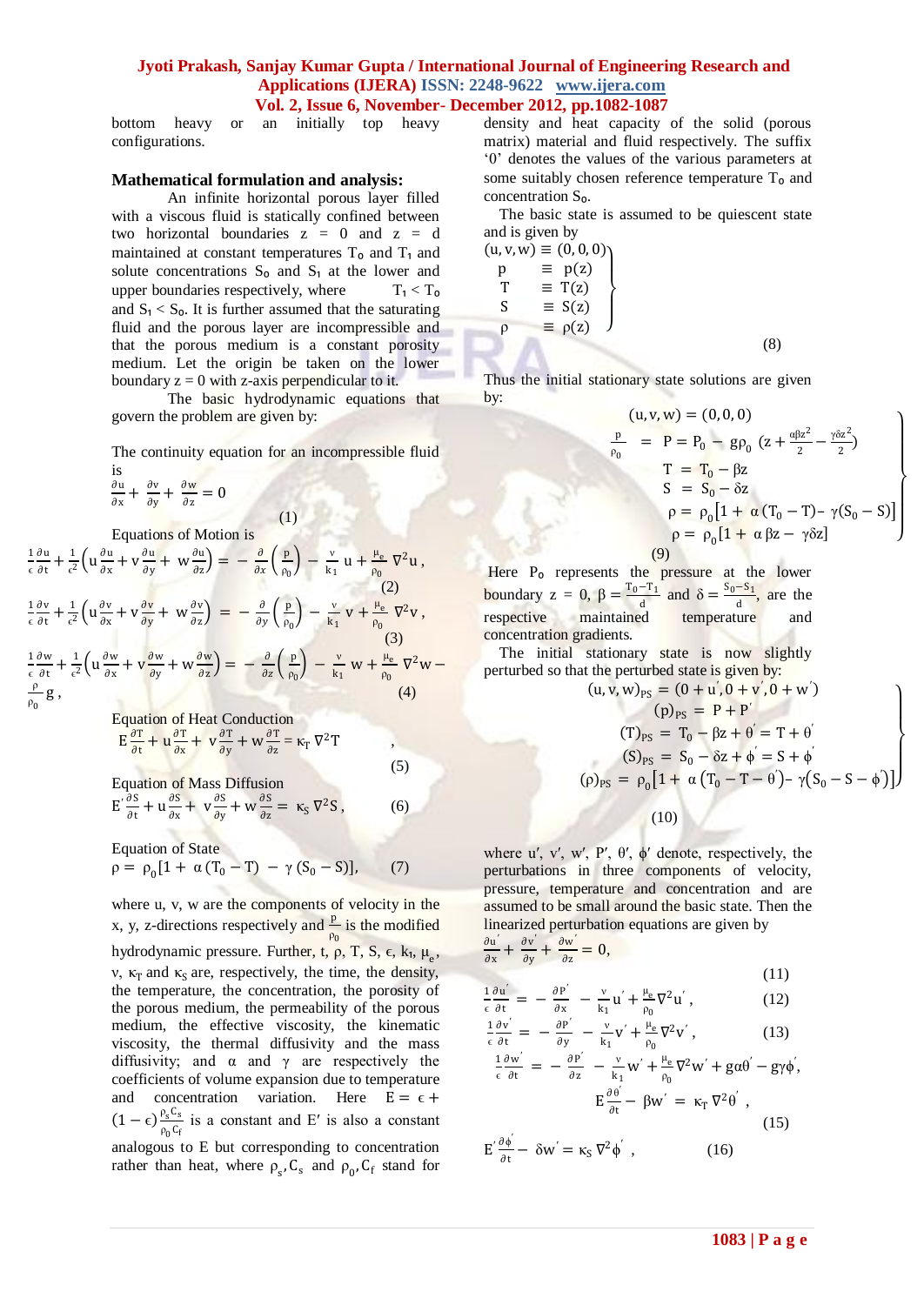For the system of equations  $(11) - (16)$  the analysis can be made in terms of two dimensional periodic waves of assigned wave numbers. Thus we ascribe to all quantities describing the perturbations a dependence on x, y and t of the form

$$
[i (kx x + ky y) + nt]
$$
\n(17)  
\nwhere k =  $\sqrt{(k_x^2 + k_y^2)}$ . Here k<sub>x</sub> and k<sub>y</sub> are the wave  
\nnumbers along the x- and y- directions, respectively,  
\nand k is the resultant wave number. The above  
\nconsideration allows us to suppose that the  
\nperturbations u', v', w', P', θ' and φ' have the form  
\nF'(x, y, z, t) = F''(z)exp[i(k<sub>x</sub> x + k<sub>y</sub> y) + nt],

$$
F'(x,y,z,t) = F''(z) \exp[i(k_x x + k_y y) + nt],
$$
  
(18)

For functions with these dependencies on x, y and t we have

$$
\frac{\partial}{\partial t} = n, \quad \frac{\partial^2}{\partial x^2} + \frac{\partial^2}{\partial y^2} = -k^2, \quad \text{and} \quad \nabla^2 = \frac{d^2}{dz^2} - k^2
$$
\n(19)

Following the normal mode analysis, equations (11)  $-$  (16), thus, becomes

$$
ik_{x}u'' + ik_{y}v'' + \frac{dw''}{dz} = 0,
$$
\n
$$
\frac{1}{\epsilon}nu'' = -ik_{x}P'' - \frac{v}{k_{1}}u'' + \frac{\mu_{e}}{\rho_{0}}(\frac{d^{2}}{dz^{2}} - k^{2})u'',
$$
\n(21)\n
$$
\frac{1}{\epsilon}nv'' = -ik_{y}P'' - \frac{v}{k_{1}}v'' + \frac{\mu_{e}}{\rho_{0}}(\frac{d^{2}}{dz^{2}} - k^{2})v'',
$$
\n(22)\n
$$
\frac{1}{\epsilon}nw'' = -\frac{dP''}{dz} - \frac{v}{k_{1}}w'' + \frac{\mu_{e}}{\rho_{0}}(\frac{d^{2}}{dz^{2}} - k^{2})w'' + g\alpha\theta'' -
$$
\n(23)\n
$$
En\theta'' - \beta w'' = \kappa_{T}\left(\frac{d^{2}}{dz^{2}} - k^{2}\right)\theta'',
$$
\n(24)\n
$$
E'n\phi'' - \delta w'' = \kappa_{S}\left(\frac{d^{2}}{dz^{2}} - k^{2}\right)\phi''.
$$
\n(25)

Multiplying equations (21) and (22) by  $ik_x$ and ik<sup>y</sup> respectively; adding the resulting equations and using equations  $(17)$  and  $(20)$ , we obtain − n ϵ dw′′  $\frac{dw}{dz} = k^2 P'' + \frac{v}{k}$  $k_1$ dw′′  $rac{\text{dw}^{\prime\prime}}{\text{dz}} - \frac{\mu_e}{\rho_0}$  $\frac{\mu_e}{\rho_0} \left( \frac{d^2}{dz^2} \right)$  $\frac{d^2}{dz^2} - k^2 \left( \frac{dw''}{dz} \right)$  $\frac{1}{dz}$ .  $(26)$ 

Now eliminating  $P''$  between equations (23) and (26), we get the resulting equation in the form  $\mu_e$  $\frac{\mu_e}{\rho_0} \left( \frac{d^2}{dz^2} \right)$  $\frac{d^2}{dz^2} - k^2 \bigg)^2 w'' - \bigg(\frac{n}{\epsilon}\bigg)$  $\frac{m}{\epsilon} + \frac{v}{k}$  $\frac{v}{k_1}$  $\left(\frac{d^2}{dz^2}\right)$  $\frac{d^2}{dz^2} - k^2$  w" = k<sup>2</sup> (gαθ<sup>"</sup> – gγφ  $(27)$ Also equations (24) and (25) can be written as  $\left(\frac{d^2}{dx}\right)$  $\frac{d^2}{dz^2} - k^2 - \frac{En}{\kappa_T}$  $\frac{\text{En}}{\text{k}_T}$  $\theta'' = -\frac{\beta w''}{\text{k}_T}$ κT (28)

$$
\left(\frac{d^2}{dz^2} - k^2 - \frac{E'_{\rm rs}}{\kappa_{\rm s}}\right)\phi'' = -\frac{\delta w''}{\kappa_{\rm s}}\n\tag{29}
$$

Now using the following non-dimensional parameters

$$
a_* = kd, z_* = \frac{z}{d} , \tau_* = \frac{\kappa_S}{\kappa_T} , p_1 = \frac{v}{\kappa_T} , p_l = \frac{k_1}{d^2} ,
$$
  
\n
$$
D_* = d \frac{d}{dz}, \sigma_* = \frac{nd^2}{v}, W_* = \frac{d}{v} W'',
$$
  
\n
$$
R_* = \frac{g \alpha \beta d^4}{\kappa_T v} , R_{S_*} = \frac{g \gamma \delta d^4}{\kappa_T v} , \quad \theta_* = \frac{\kappa_T}{\beta vd} \theta'' , \quad \phi_* = \frac{\kappa_T}{\delta vd} \phi'', \quad A = \frac{\frac{\kappa_T}{v}}{\delta v}.
$$

we can write equations  $(27 - (29))$  in the following non-dimensional form (dropping the asterisks for simplicity)

$$
A(D2 - a2)2w - \left(\frac{\sigma}{\epsilon} + \frac{1}{P_l}\right)(D2 - a2)w = R a2\theta - R5a2\phi,
$$
\n(30)\n
$$
(D2 - a2 - E \sigma p_1)\theta = -w,
$$
\n(31)\n
$$
\left(D2 - a2 - \frac{E' \sigma p_1}{\tau}\right)\phi = -\frac{w}{\tau},
$$
\n(32)

Equations (30) – (32) are to be solved using the following boundary conditions:

 $w = \theta = \phi = Dw = 0$  at  $z = 0$  and at  $z = 1$ , (when both the boundaries are rigid)

(33)

 $w = \theta = \phi = D^2w = 0$  at  $z = 0$  and at  $z = 1$ , (when both the boundaries are free) (34)

where z is the vertical co-ordinate such that  $0 \le z \le 1$ , D is the differentiation w.r.t. z,  $a^2$  is square of the wave number,  $p_1 > 0$  the Prandtl number,  $\tau > 0$  is the Lewis number,  $R > 0$  is the Rayleigh number,  $R_s > 0$  is the thermohaline Rayleigh number,  $\sigma = \sigma_r + i\sigma_i$  is the complex growth rate which is complex constant in general and as a consequence the dependent variables  $w(z)$  $=$  w<sub>r</sub>(z) + iw<sub>i</sub>(z),  $\theta$ (z) =  $\theta$ <sub>r</sub>(z) + i $\theta$ <sub>i</sub>(z) and  $\phi$ (z) =  $\phi$ <sub>r</sub>(z)  $+ i\phi_i(z)$  are complex valued functions of the real variable z such that  $w_r(z)$ ,  $w_i(z)$ ,  $\theta_r(z)$ ,  $\theta_i(z)$ ,  $\phi_r(z)$ and  $\phi_i(z)$  are real valued functions of the real variable z.

The system of equations  $(30) - (34)$  describes an eigen value problem for  $σ$ , for a given values of other parameters, namely  $a^2$ ,  $p_1$ , R, R<sub>S</sub>, P<sub>l</sub>, E, E',  $\epsilon$ and  $\tau$  and govern thermohaline instability in a porous medium with constant porosity. It is also assumed that the saturating fluid and the porous layer are incompressible and a given state of the system is stable, neutral or unstable depending on whether  $\sigma_r$  is negative, zero or positive. Furthermore,

(a)  $\sigma_r \geq 0$  and  $\sigma_i \neq 0$  describe oscillatory motions of neutral or growing amplitude; (b)  $R > 0$  and  $R<sub>S</sub> > 0$  describe Veronis

thermohaline configuration; (c)  $R < 0$  and  $R<sub>S</sub> < 0$  describe Stern's thermohaline configuration;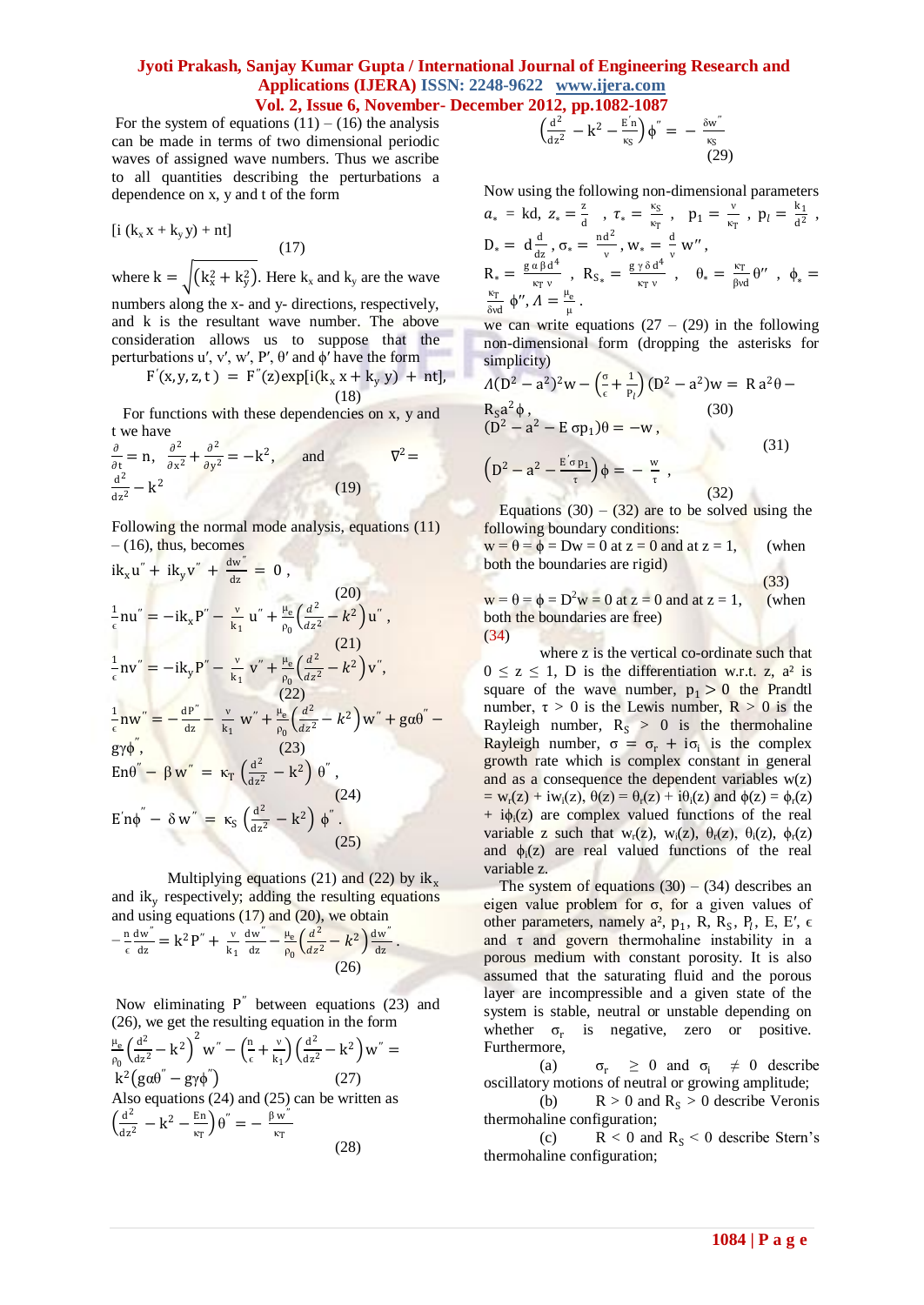(d)  $\lambda = \frac{R}{R}$  $\frac{\pi}{R_S} \leq 1$  describes an initially bottom heavy configuration;

and (e)  $\lambda \ge 1$  describes an initially top heavy configuration.

we prove the following theorem:

**Theorem 1.** If (w,  $\theta$ ,  $\phi$ ,  $\sigma$ ),  $\sigma_r \ge 0$  and  $\sigma_i \ne 0$  is a nontrivial solution of equations  $(30) - (32)$ together with the boundary condition (33) or (34) and  $R > 0$ ,  $R<sub>S</sub> > 0$  then,  $|\sigma|$  <  $\frac{\lambda R_S}{\lambda}$ 

 $\sqrt{\Omega^2-1}$ 

 $\mathbf w$ 

$$
\text{Ep}_1 \left[ 4\pi^2 \left( \Lambda + \frac{\tau}{\epsilon \mathbf{E}' \mathbf{p}_1} \right) + \frac{1}{\mathbf{P}_l} \right]^{3.22}
$$
\n
$$
\text{where}
$$
\n
$$
\Omega = \frac{\lambda \mathbf{R}_S}{\frac{4\pi^2}{\mathbf{P}_l} + \frac{27}{4}\pi^4 \left( \Lambda + \frac{\tau}{\epsilon \mathbf{E}' \mathbf{p}_1} \right)} \text{ and } \lambda = \frac{\mathbf{R}}{\mathbf{R}_S}.
$$

 $Ep_1\left[4\pi^2\left(\Lambda + \frac{\tau}{\epsilon F}\right)\right]$ 

**Proof:** Multiplying equation (30) by  $R_S$ throughout, integrating the resulting equation over the vertical range of z, and using equations (31) and (32), we get

$$
\frac{A}{R_S} \int_0^1 w^* (D^2 - a^2)^2 w \, dz - \frac{1}{R_S} \left( \frac{\sigma}{\epsilon} + \frac{1}{P_l} \right) \int_0^1 w^* (D^2 - a^2) w \, dz
$$
  
= -\lambda a^2 \int\_0^1 \theta (D^2 - a^2 - E \sigma^\* p\_1) \theta^\* \, dz + \tau a^2 \int\_0^1 \phi (D^2 - a^2 - E \sigma^\* p\_1) \phi^\* \, dz + \tau a^2 \int\_0^1 \phi (D^2 - a^2 - E \sigma^\* p\_1) \phi^\* \, dz

Integrating various terms of equation (35) by parts for an appropriate number of times and using the boundary conditions (33) or (34), we obtain

$$
\frac{A}{R_S} \int_0^1 (|D^2 w|^2 + 2a^2 |D w|^2 + a^4 |w|^2) dz +
$$
  
\n
$$
\frac{1}{R_S} \left(\frac{\sigma}{\epsilon} + \frac{1}{P_l}\right) \int_0^1 (|D w|^2 + a^2 |w|^2) dz -\lambda a^2 \int_0^1 (|D \theta|^2 + a^2 | \theta|^2 + E \sigma^* p_1 | \theta|^2) dz +
$$
  
\n
$$
\tau a^2 \int_0^1 (|D \phi|^2 + a^2 | \phi|^2 + \frac{E \sigma^* p_1}{\tau} | \phi|^2) dz = 0
$$

(36)

(37)

Equating the real and imaginary parts of equation (36) to zero and cancelling  $\sigma_i$  ( $\neq 0$ ) throughout from the imaginary part, we have

$$
\frac{\frac{A}{R_S}\int_0^1(|D^2w|^2 + 2a^2|Dw|^2 + a^4|w|^2) dz + \n\frac{1}{R_S}\left(\frac{\sigma_r}{\epsilon} + \frac{1}{P_1}\right)\int_0^1(|Dw|^2 + a^2|w|^2) dz - \lambda a^2 \int_0^1(|D\theta|^2 + a^2|\theta|^2 + E\sigma_r p_1|\theta|^2) dz + \n\tau a^2 \int_0^1 (|D\phi|^2 + a^2|\phi|^2 + \frac{E'\sigma_r p_1}{\tau}|\phi|^2) dz = 0
$$

and

and  
\n
$$
\frac{1}{\epsilon R_S} \int_0^1 (|Dw|^2 + a^2 |w|^2) dz +
$$
\n
$$
a^2 \left\{ Ep_1 \lambda \int_0^1 |\theta|^2 dz - E'p_1 \int_0^1 |\phi|^2 dz \right\} = 0
$$
\n(38) Equation (37) can be written as  
\n
$$
\frac{\Lambda}{R_S} \int_0^1 (|D^2w|^2 + 2a^2 |Dw|^2 + a^4 |w|^2) dz +
$$
\n
$$
\frac{1}{R_S} \left( \frac{\sigma_r}{\epsilon} + \frac{1}{P_1} \right) \int_0^1 (|Dw|^2 + a^2 |w|^2) dz
$$

$$
-\lambda a^2 \int_0^1 (|\mathbf{D}\theta|^2 + a^2 |\theta|^2) dz + \tau a^2 \int_0^1 (|\mathbf{D}\phi|^2 + a^2 \phi^2) dz
$$
  

$$
-\sigma_r a^2 \left\{ \mathbf{E} \mathbf{p}_1 \lambda \int_0^1 |\theta|^2 dz - \mathbf{E} \mathbf{p}_1 \int_0^1 |\phi|^2 dz \right\} = 0
$$

(39) Multiplying equation (38) by  $\sigma_r$  and adding the resulting equation to equation (39), we get

$$
\frac{\Delta}{R_S} \int_0^1 (|D^2 w|^2 + 2a^2 |D w|^2 + a^4 |w|^2) dz +
$$
  
\n
$$
\frac{1}{R_S} \left(\frac{2\sigma_r}{\epsilon} + \frac{1}{P_1}\right) \int_0^1 (|D w|^2 + a^2 |w|^2) dz
$$
  
\n
$$
-\lambda a^2 \int_0^1 (|D \theta|^2 + a^2 | \theta|^2) dz + \tau a^2 \int_0^1 (|D \phi|^2 + a^2 | \phi|^2) dz = 0
$$
  
\nEquation (38) implies that  
\n
$$
a^2 \int_0^1 |\phi|^2 dz \ge \frac{1}{\epsilon R_S E' p_1} \int_0^1 (|D w|^2 + a^2 |w|^2) dz
$$
\n(41)

Also, since w,  $\theta$  and  $\phi$  vanish at z = 0 and z = 1, the Rayleigh-Ritz inequality [15] gives

$$
\int_{0}^{1} |Dw|^{2} dz \ge \pi^{2} \int_{0}^{1} |w|^{2} dz
$$
\n(42)  
\n
$$
\int_{0}^{1} |D\theta|^{2} dz \ge \pi^{2} \int_{0}^{1} |\theta|^{2} dz
$$
\n(43)  
\n
$$
\int_{0}^{1} |D\phi|^{2} dz \ge \pi^{2} \int_{0}^{1} |\phi|^{2} dz
$$
\n(44)  
\nCombining inequalities (41) and (42), we obtain  
\n
$$
a^{2} \int_{0}^{1} |\phi|^{2} dz \ge \frac{(\pi^{2} + a^{2})}{\epsilon R_{5} E' p_{1}} \int_{0}^{1} |w|^{2} dz
$$
\n(45)  
\nwhich in particular also implies that

$$
\int_0^1 |\phi|^2 dz \ge \frac{1}{\epsilon R_S E' p_1} \int_0^1 |w|^2 dz
$$
 (46)

$$
a^{2} \int_{0}^{1} |\phi|^{2} dz \ge \frac{\pi^{2}}{\varepsilon R_{S} E' p_{1}} \int_{0}^{1} |w|^{2} dz
$$
 (47)  
Also, by utilizing the inequality (42), we can write

 $\int_0^1 (|\text{Dw}|^2 + a^2 |\text{w}|^2)$  $\int_0^1 (|\text{Dw}|^2 + a^2 |\text{w}|^2) \, \mathrm{d}z \ge (\pi^2 + a^2) \int_0^1 |\text{w}|^2$  $\int_0^1 |w|^2 dz$ (48)

Further, multiplying equation (31) by its complex conjugate and integrating the resulting equation appropriate number of times and utilizing boundary conditions (33) or (34), we obtain

$$
\int_{0}^{1} [(D^{2} - a^{2} - E \sigma p_{1})\theta] [(D^{2} - a^{2} - E \sigma^{*} p_{1})\theta^{*}] dz = \int_{0}^{1} ww^{*} dz
$$

1

which gives

 $\int_0^1 |(D^2 - a^2)\theta|^2 dz + 2E p_1 \sigma_r$  $C_0^1 |(D^2 - a^2)\theta|^2 dz + 2E p_1 \sigma_r \int_0^1 (|D\theta|^2 + a^2 |\theta|^2)$  $\int_0^1 (|\text{D}\theta|^2 + a^2 |\theta|^2) \, dz +$  $E^2 p_1^2 |\sigma|^2 \int_0^1 |\theta|^2 dz = \int_0^1 |w|^2 dz$ , (49) since,  $\sigma_r \ge 0$ , it follows from equation (49) that  $\int_0^1 |w|^2$  $\int_0^1 |w|^2 dz \geq$  $\int_0^1 |(D^2 - a^2)\theta|^2 dz + E^2 p_1^2 |\sigma|^2 \int_0^1 |\theta|^2$  $\int_0^1 |\theta|^2 dz$  $(50)$ 

and

$$
\int_0^1 |w|^2 dz \ge \int_0^1 |(D^2 - a^2)\theta|^2 dz
$$

Furthermore, utilizing the Schwartz's inequality, we have

$$
\left[\int_0^1 |\theta|^2 dz\right]^{\frac{1}{2}} \left[\int_0^1 |D^2 \theta|^2 dz\right]^{\frac{1}{2}} \ge \left|-\int_0^1 \theta^* D^2 \theta dz\right| = \int_0^1 |D \theta|^2 dz
$$

(51)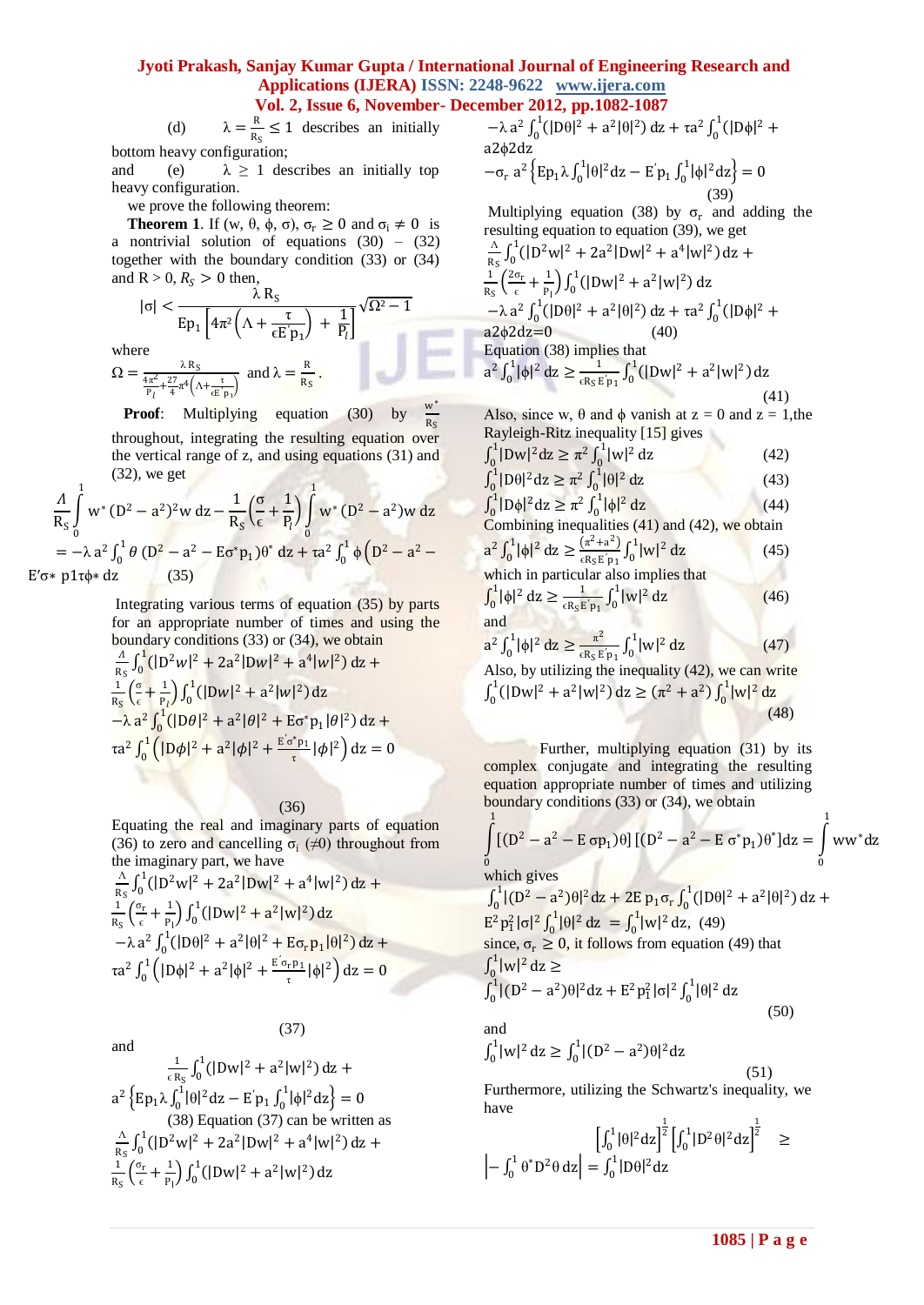(using (43))

 $\geq \pi^2 \int_0^1 |\theta|^2 dz$ Consequently,

 $\int_0^1 |D^2 \theta|^2 dz \ge \pi^4 \int_0^1 |\theta|^2 dz$ 

(52) using the similar logic we can show that  $\int_0^1 |D^2 w|^2 dz \ge \pi^4 \int_0^1 |w|^2 dz$ 

(53) utilizing inequalities (42) and (53), we get  $\int_0^1 (|D^2w|^2 + 2a^2|Dw|^2 + a^4|w|^2)$  $\int_0^1(|D^2w|^2 + 2a^2|Dw|^2 + a^4|w|^2) dz \ge$  $(\pi^2 + a^2)^2 \int_0^1 |w|^2 dz$ (54) Thus, utilizing (43) and (52), we can write  $\int_0^1 |(D^2 - a^2)\theta|^2$  $\int_0^1 |(\mathbf{D}^2 - \mathbf{a}^2)\theta|^2 \, \mathrm{d}\mathbf{z} \ge (\pi^2 + \mathbf{a}^2)^2 \int_0^1 |\theta|^2 \, \mathrm{d}\mathbf{z}$ (55)

Combining inequalities (50) and (55), we obtain  $\int_0^1 |w|^2$  $\int_0^1 |w|^2 dz \geq [(\pi^2 + a^2)^2 + E^2 p_1^2 |\sigma|^2] \int_0^1 |\theta|^2$  $\int_0^1 |\theta|^2 dz$ (56)

Further,

$$
\int_{0}^{1} |w|^{2} dz = \left[ \int_{0}^{1} |w|^{2} dz \right]^{\frac{1}{2}} \left[ \int_{0}^{1} |w|^{2} dz \right]^{\frac{1}{2}} = (\pi^{2} + a^{2}) \{1 +
$$

E2p12σ2π2+a221201D2−a2θ2dz1201θ2dz12

$$
(\text{utilizing (51) and (56))}
$$
\n
$$
\geq (\pi^2 + a^2) \left\{ 1 + \frac{E^2 p_1^2 |\sigma|^2}{(\pi^2 + a^2)^2} \right\}^{\frac{1}{2}} - \int_0^1 \theta^* (D^2 - a^2) \theta \, dz \bigg|_{\text{using}}
$$

Schwartz inequality)

$$
= (\pi^2 + a^2) \left\{ 1 + \frac{E^2 p_1^2 |\sigma|^2}{(\pi^2 + a^2)^2} \right\}^{\frac{1}{2}} \int_0^1 (|D\theta|^2 + a^2 |\theta|^2) dz
$$
\n(57)

Using inequality (54) in the first integral, inequality (48) in the second integral, inequality (57) in the third integral and inequalities (44) and (45) in the last integral of (40) and utilizing the fact that  $\sigma_r \geq 0$ , we obtain

$$
\frac{\Delta}{R_S} (\pi^2 + a^2)^2 \int_0^1 |w|^2 dz + \frac{(\pi^2 + a^2)}{P_l R_S} \int_0^1 |w|^2 dz + \frac{\tau (\pi^2 + a^2)^2}{\epsilon R_S E' p_1} \int_0^1 |w|^2 dz - \frac{\Delta a^2}{(\pi^2 + a^2) \left\{1 + \frac{E^2 p_1^2 |\sigma|^2}{(\pi^2 + a^2)^2}\right\}^2} \int_0^1 |w|^2 dz < 0
$$

or

$$
\begin{bmatrix}\n\frac{\Lambda}{R_S}(\pi^2 + a^2)^2 + \frac{(\pi^2 + a^2)}{P_I R_S} + \frac{\tau(\pi^2 + a^2)^2}{\epsilon R_S E' p_1} - \\
\frac{\Lambda a 2\pi}{2 + a 21 + E^2 p 12\sigma^2 \pi^2 + a 221201 w 2dz} < 0\n\end{bmatrix}
$$

which can be rearranged as

$$
\left[ \left\{ \left( \frac{\Lambda}{R_S} + \frac{\tau}{\epsilon R_S E' p_1} \right) \frac{\left( \pi^2 + a^2 \right)^3}{a^2} + \frac{\left( \pi^2 + a^2 \right)^2}{a^2 p_l R_S} \right\} \left\{ 1 + \frac{E^2 p_1^2 |\sigma|^2}{\left( \pi^2 + a^2 \right)^2} \right\}^{-1} - \lambda \right] \int_0^1 |w|^2 dz 0
$$
\n(58)

Inequality (58) clearly implies that we must have

$$
\frac{1}{R_S} \Biggl\{ \Bigl( \Lambda + \frac{\tau}{\varepsilon E' p_1} \Bigr) \frac{(\pi^2 + a^2)^3}{a^2} + \frac{(\pi^2 + a^2)^2}{a^2 p_1} \Biggr\} \Biggl\{ 1 + \frac{E^2 p_1^2 |\sigma|^2}{(\pi^2 + a^2)^2} \Biggr\}^{\frac{1}{2}} < \lambda
$$
\n(59)

Since minimum value of  $\frac{(\pi^2 + a^2)^3}{2}$  $\frac{+a^2}{a^2}$  w.r.t.  $a^2$  is  $\frac{27}{4}\pi^4$ (for  $a^2 = \frac{\pi^2}{2}$  $\frac{\pi^2}{2}$  and minimum value of  $\frac{(\pi^2 + a^2)^2}{a^2}$  $\frac{a}{a^2}$  w.r.t.  $a^2$ is  $4\pi^2$  (for  $a^2 = \pi^2$ ), we obtain, from inequality (59) that

$$
\left\{1 + \frac{E^2 p_1^2 |\sigma|^2}{(\pi^2 + a^2)^2}\right\}^{\frac{1}{2}} < \frac{\lambda R_S}{\frac{27}{4} \pi^4 \left(\Lambda + \frac{\tau}{\epsilon E' p_1}\right) + \frac{4\pi^2}{P_l}}
$$
\nor

\n
$$
|\sigma| < \frac{(\pi^2 + a^2)}{E p_1} \sqrt{\Omega^2 - 1}
$$

 $(60)$ 

where

$$
\Omega = \frac{\lambda R_S}{\frac{27}{4}\pi^4 \left(\Delta + \frac{\tau}{cE'p_1}\right) + \frac{4\pi^2}{P_l}}
$$
  
Since,  $\sigma_r \ge 0$ , it follows from equation (40) that  

$$
\frac{\Delta}{R_S} \int_0^1 \left( \left| D^2 w \right|^2 + 2a^2 |Dw|^2 + a^4 |w|^2 \right) dz +
$$

$$
\frac{R_S}{R_S P_l} \int_0^1 (|Dw|^2 + a^2 |w|^2) dz
$$
  
+ $\tau a^2 \int_0^1 (|D\phi|^2 + a^2 |\phi|^2) dz \le \lambda a^2 \int_0^1 (|D\theta|^2 + a^2 |\theta|^2) dz$  (61)

which upon using inequalities  $(44)$ , $(45)$ , $(48)$ , $(54)$ and (57) gives

$$
(\pi^2 + a^2) \left\{ \left( \Lambda + \frac{\tau}{\epsilon E_{\text{Pl}}} \right) \frac{(\pi^2 + a^2)^2}{a^2} + \frac{(\pi^2 + a^2)}{a^2 P_1} \right\} < \lambda R_S \tag{62}
$$

Since,  $\frac{(\pi^2 + a^2)}{2R}$  $\frac{\pi^2 + a^2}{a^2 P_\ell} > \frac{1}{P_\ell}$  $\frac{1}{P_\ell}$  and minimum value of  $\frac{(\pi^2 + a^2)^2}{a^2}$  $a<sup>2</sup>$ w.r.t.  $a^2$  is  $4\pi^2$  (at  $a^2 = \pi^2$ ), it follows from inequality (62) that

$$
\leq \frac{\lambda R_S}{4\pi^2 \left(\Lambda + \frac{\tau}{\epsilon E p_1}\right) + \frac{1}{P_\ell}}
$$

 (63) Combining inequalities (60) and (63), we obtain

Ω² − 1.

$$
|\sigma| < \frac{\lambda R_S}{E_{P_1}\left[4\pi^2\left(\Lambda + \frac{\tau}{\epsilon E_{P_1}}\right) + \frac{1}{P_\ell}\right]}\sqrt{\Omega^2 - \frac{1}{\tau}}.
$$

which completes the proof of the theorem.

 Theorem 1, from the physical point of view may be stated as follows: the complex growth rate  $\sigma = \sigma_r + i\sigma_i$  of an arbitrary oscillatory  $(\sigma_i \neq 0)$ perturbation of growing amplitude  $(\sigma_r \ge 0)$  in thermohaline instability of Veronis type in a porous medium lies inside a semicircle in the right half of the  $p_{r}p_{i}$  - plane whose centre is at the origin and radius is